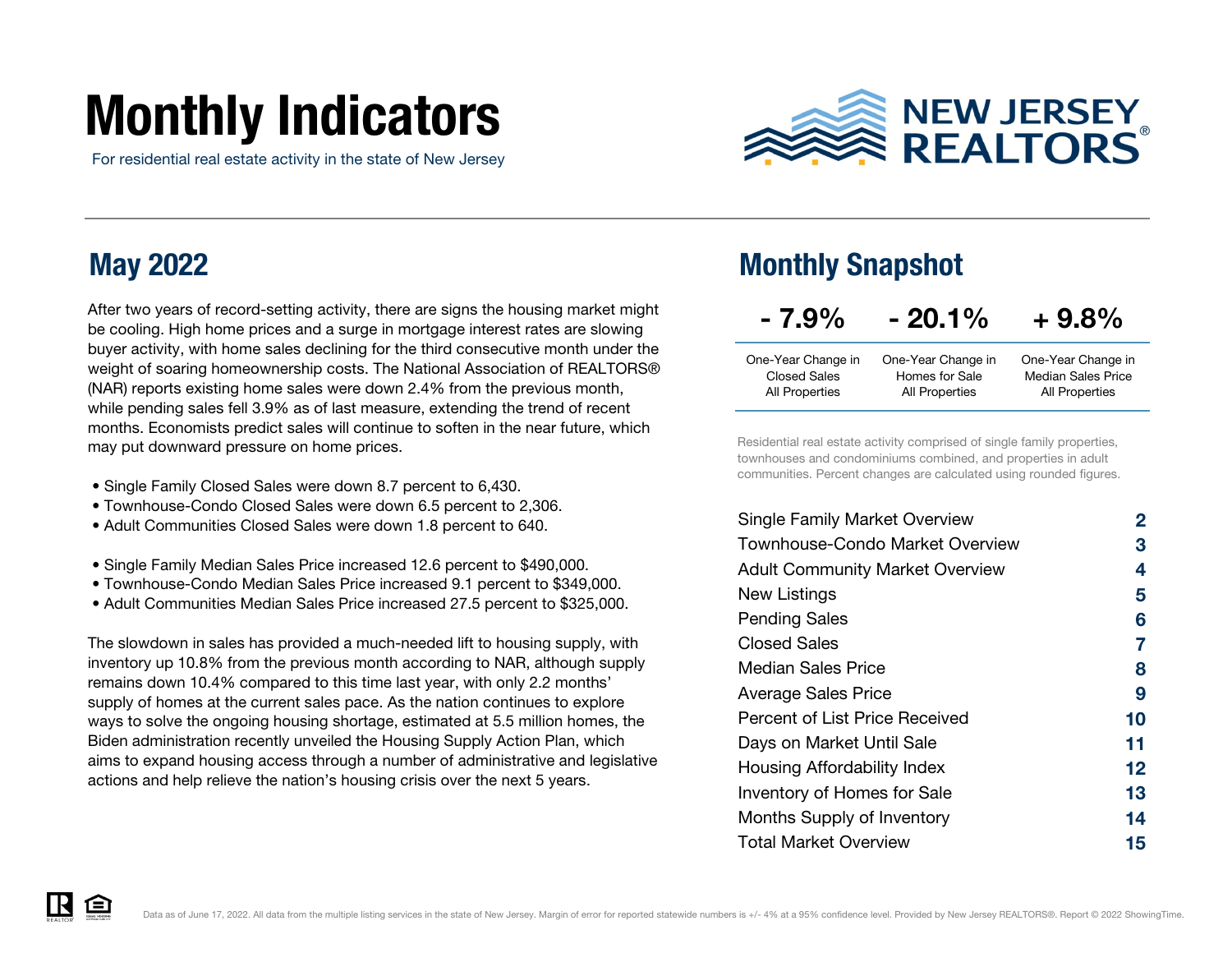### Single Family Market Overview



Key metrics for Single Family Properties Only, excluding Manufactured Housing, for the report month and for year-to-date (YTD) starting from the first of the year.

| <b>Key Metrics</b>                 | <b>Historical Sparklines</b>                  | $5 - 2021$ | 5-2022    | Percent Change |           | <b>YTD 2021 YTD 2022</b> | Percent Change |
|------------------------------------|-----------------------------------------------|------------|-----------|----------------|-----------|--------------------------|----------------|
| <b>New Listings</b>                | 5-2019<br>5-2022                              | 11,259     | 10,269    | $-8.8%$        | 46,671    | 41,399                   | $-11.3%$       |
| <b>Pending Sales</b>               | 5-2019<br>5-2020<br>$5 - 202$                 | 8,271      | 7,411     | $-10.4%$       | 36,965    | 31,430                   | $-15.0%$       |
| <b>Closed Sales</b>                | 5-2019<br>5-2020<br>5-2022<br>5.202           | 7,043      | 6,430     | $-8.7%$        | 32,916    | 28,320                   | $-14.0%$       |
| <b>Median Sales Price</b>          | 5-2019<br>$5 - 2020$<br>$5 - 202$             | \$435,000  | \$490,000 | $+12.6%$       | \$414,900 | \$450,000                | $+8.5%$        |
| <b>Avg. Sales Price</b>            | h۸<br>5-2019<br>5-2020<br>5-2021<br>5-2023    | \$551,460  | \$621,816 | $+12.8%$       | \$517,262 | \$572,230                | $+10.6%$       |
| <b>Pct. of List Price Received</b> | ⊓<br>5-2019<br>5-2020<br>5.202<br>5-2023      | 102.7%     | 104.9%    | $+2.1%$        | 101.0%    | 103.0%                   | $+2.0%$        |
| <b>Days on Market</b>              | 5-2019<br>5-2021<br>5-2022<br>5-2020          | 34         | 28        | $-17.6%$       | 43        | 36                       | $-16.3%$       |
| <b>Affordability Index</b>         | 5-2019<br>5-2020<br>5-2021<br>5-2022          | 128        | 88        | $-31.3%$       | 134       | 96                       | $-28.4%$       |
| <b>Homes for Sale</b>              | 5-2019<br>5-2020<br>5-2021<br>5-2022          | 20,513     | 16,300    | $-20.5%$       |           |                          |                |
| <b>Months Supply</b>               | n i B<br>5-2019<br>5-2020<br>5-2021<br>5-2022 | 2.5        | 2.4       | $-4.0%$        |           |                          |                |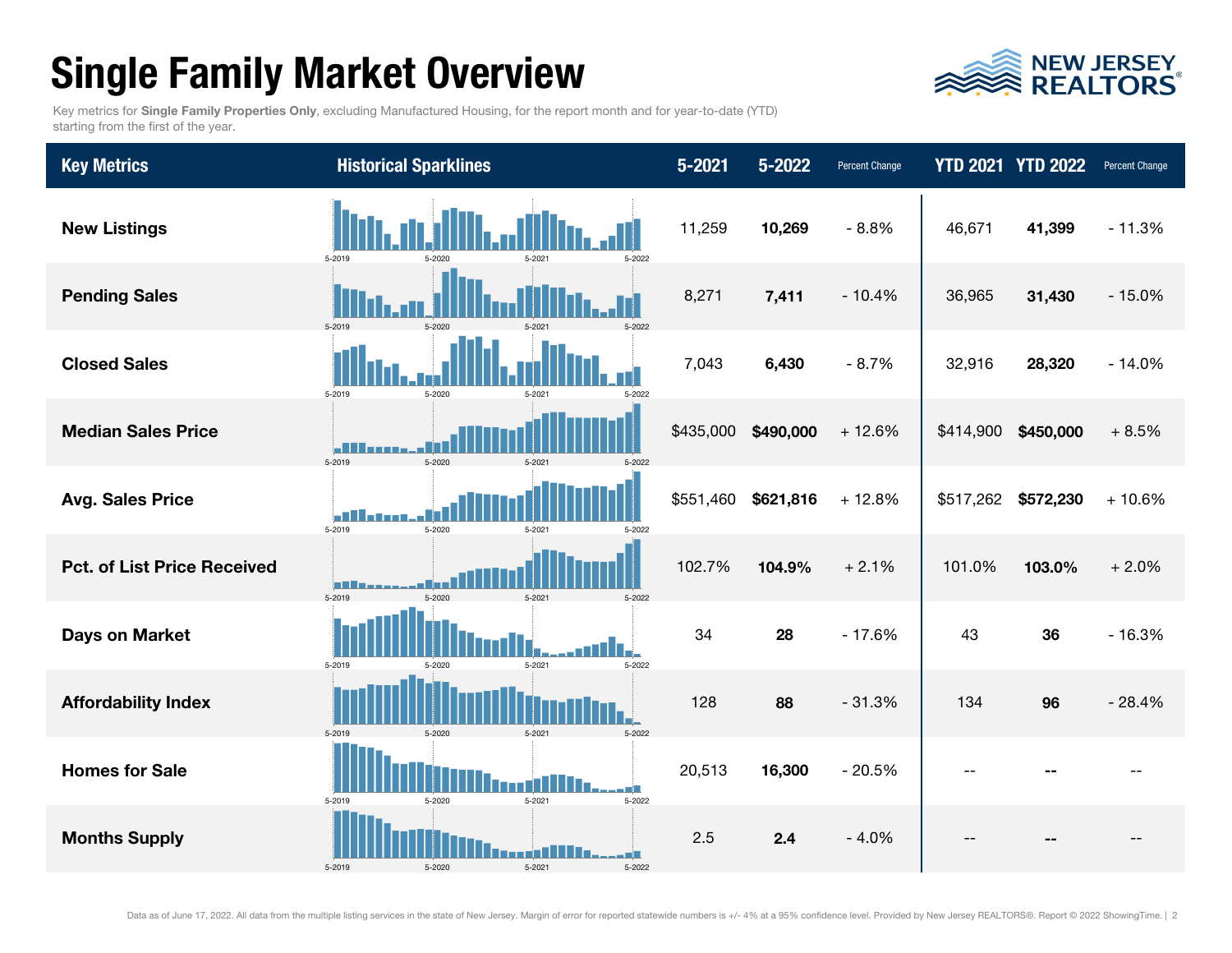### Townhouse-Condo Market Overview



Key metrics for Townhouses and Condominiums Only for the report month and for year-to-date (YTD) starting from the first of the year.

| <b>Key Metrics</b>                 | <b>Historical Sparklines</b>                 | $5 - 2021$ | 5-2022    | Percent Change |           | <b>YTD 2021 YTD 2022</b> | <b>Percent Change</b> |
|------------------------------------|----------------------------------------------|------------|-----------|----------------|-----------|--------------------------|-----------------------|
| <b>New Listings</b>                | 5-2019<br>5-2022<br>5-2020                   | 3,476      | 3,175     | $-8.7%$        | 16,142    | 14,178                   | $-12.2%$              |
| <b>Pending Sales</b>               | 5-2019<br>5-2020<br>5-2022<br>$5 - 202$      | 2,626      | 2,357     | $-10.2%$       | 12,522    | 10,867                   | $-13.2%$              |
| <b>Closed Sales</b>                | 5-2019<br>5-2020<br>5.202<br>5-2022          | 2,467      | 2,306     | $-6.5%$        | 11,115    | 9,933                    | $-10.6%$              |
| <b>Median Sales Price</b>          | 5-2019<br>$5 - 2020$<br>$5 - 202$            | \$320,000  | \$349,000 | $+9.1%$        | \$305,000 | \$333,490                | $+9.3%$               |
| <b>Avg. Sales Price</b>            | 5-2019<br>5-2020<br>5-2021<br>5-2022         | \$403,900  | \$448,288 | $+11.0%$       | \$391,320 | \$429,872                | $+9.9%$               |
| <b>Pct. of List Price Received</b> | 5-2019<br>$5 - 2020$<br>5.202<br>5-2022      | 100.4%     | 102.8%    | $+2.4%$        | 99.4%     | 101.4%                   | $+2.0%$               |
| <b>Days on Market</b>              | 5-2022<br>5-2019<br>5-2021<br>5-2020         | 38         | 30        | $-21.1%$       | 47        | 39                       | $-17.0%$              |
| <b>Affordability Index</b>         | 5-2020<br>5-2019<br>5-2021<br>5-2022         | 174        | 123       | $-29.3%$       | 182       | 129                      | $-29.1%$              |
| <b>Homes for Sale</b>              | 5-2019<br>5-2021<br>5-2022<br>5-2020         | 7,306      | 5,545     | $-24.1%$       |           |                          |                       |
| <b>Months Supply</b>               | - 11<br>5-2021<br>5-2019<br>5-2020<br>5-2022 | 2.9        | 2.4       | $-17.2%$       |           |                          |                       |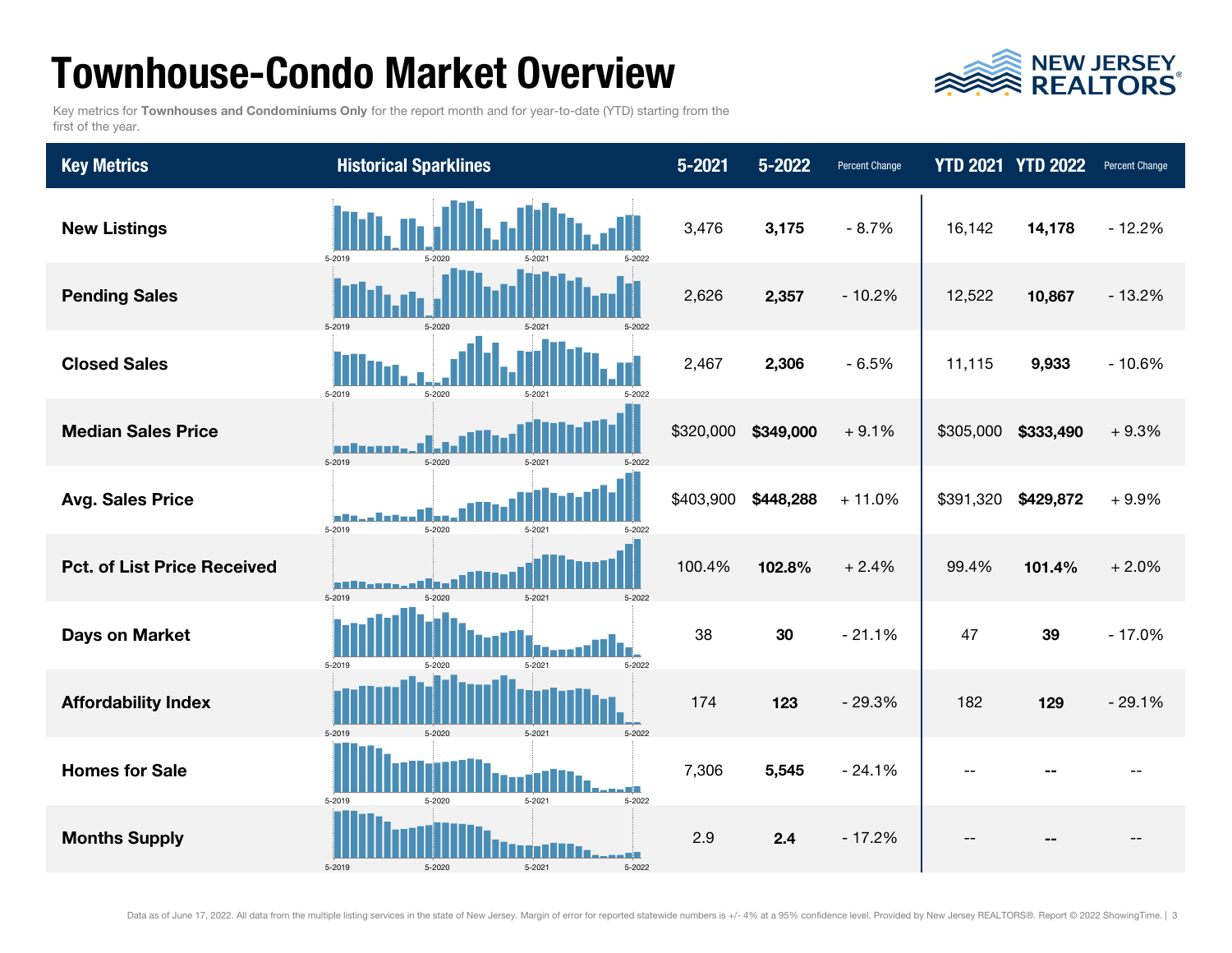## Adult Community Market Overview



Key metrics for properties in Adult Communities Only for the report month and for year-to-date (YTD) starting from the first of the year.

| <b>Key Metrics</b>                 | <b>Historical Sparklines</b>                      | $5 - 2021$ | 5-2022    | <b>Percent Change</b> |           | <b>YTD 2021 YTD 2022</b> | <b>Percent Change</b> |
|------------------------------------|---------------------------------------------------|------------|-----------|-----------------------|-----------|--------------------------|-----------------------|
| <b>New Listings</b>                | 5-2019<br>5-2022                                  | 854        | 847       | $-0.8%$               | 3,715     | 3,748                    | $+0.9%$               |
| <b>Pending Sales</b>               | 5-2019<br>5-2020<br>$5 - 2021$                    | 740        | 623       | $-15.8%$              | 3,362     | 3,132                    | $-6.8%$               |
| <b>Closed Sales</b>                | 5-2019<br>5-2020<br>5-2022<br>5.202               | 652        | 640       | $-1.8%$               | 3,095     | 2,989                    | $-3.4%$               |
| <b>Median Sales Price</b>          | 5-2019<br>$5 - 2020$<br>5-202                     | \$255,000  | \$325,000 | $+27.5%$              | \$255,000 | \$305,000                | $+19.6%$              |
| <b>Avg. Sales Price</b>            | a an a<br>5-2019<br>5-2020<br>$5 - 202$<br>5-2022 | \$282,121  | \$350,175 | $+24.1%$              | \$274,176 | \$325,666                | $+18.8%$              |
| <b>Pct. of List Price Received</b> | 5-2019<br>5-2020<br>5-2021<br>5-2022              | 101.4%     | 102.8%    | $+1.4%$               | 100.0%    | 101.9%                   | $+1.9%$               |
| <b>Days on Market</b>              | 5-2022<br>5-2019<br>5-2021<br>5-2020              | 34         | 25        | $-26.5%$              | 42        | 32                       | $-23.8%$              |
| <b>Affordability Index</b>         | 5-2019<br>5-2020<br>5-2021<br>5-2022              | 221        | 135       | $-38.9%$              | 221       | 143                      | $-35.3%$              |
| <b>Homes for Sale</b>              | 5-2019<br>5-2021<br>5-2020<br>5-2022              | 1,192      | 1,271     | $+6.6%$               |           |                          |                       |
| <b>Months Supply</b>               | Œ.<br>5-2021<br>5-2019<br>5-2020<br>5-2022        | 1.6        | 1.9       | $+18.8%$              |           |                          |                       |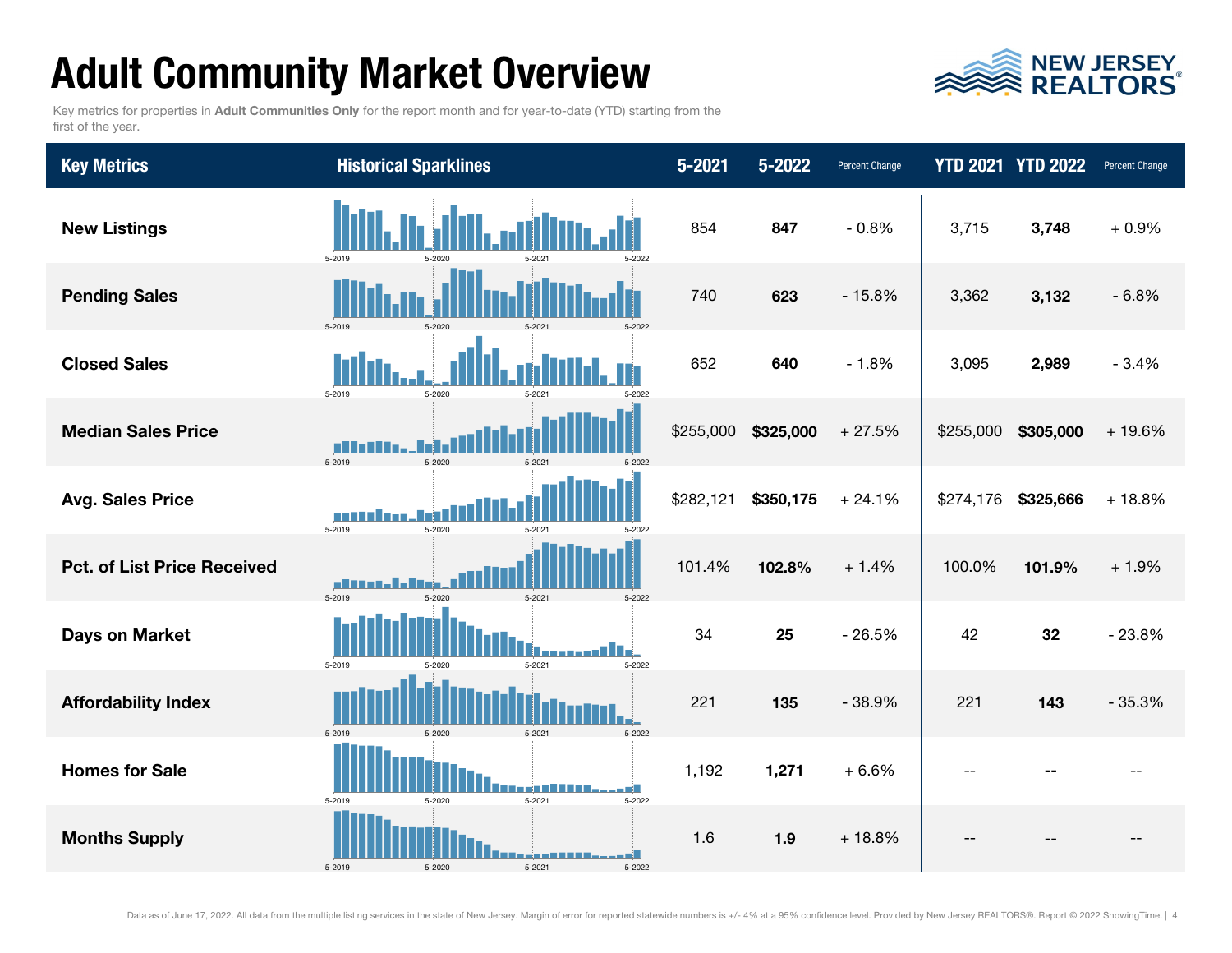### New Listings

A count of the properties that have been newly listed on the market in a given month.



#### Historical New Listings by Month



43,629 12,606 3,554 46,671 16,142 14,178 3,715 41,399 3,748 Single Family **Townhouse-Condo** Adult Communities Year to Date 2021 2022 2020 2021 2022 % + 26.1% -0.8% - 29.2% -r 7.0% -11.3% -28.7% +28.1% -12.2% -26.8% +4.5% -p.9% 2020 2021 2022- 26.8%

|                  | <b>Single Family</b> | Townhouse-Condo | <b>Adult Communities</b> |
|------------------|----------------------|-----------------|--------------------------|
| June 2021        | 12,008               | 3,863           | 917                      |
| <b>July 2021</b> | 11,229               | 3,605           | 851                      |
| August 2021      | 9,916                | 3,284           | 796                      |
| September 2021   | 8,802                | 3,041           | 795                      |
| October 2021     | 8,262                | 2,756           | 769                      |
| November 2021    | 6,275                | 2,122           | 688                      |
| December 2021    | 4,133                | 1,602           | 451                      |
| January 2022     | 5,624                | 2,218           | 564                      |
| February 2022    | 6,649                | 2,484           | 669                      |
| March 2022       | 9,320                | 3,099           | 870                      |
| April 2022       | 9,537                | 3,202           | 798                      |
| May 2022         | 10,269               | 3,175           | 847                      |
| 12-Month Avg.    | 8,502                | 2,871           | 751                      |

### NEW JERSEY<br>REALTORS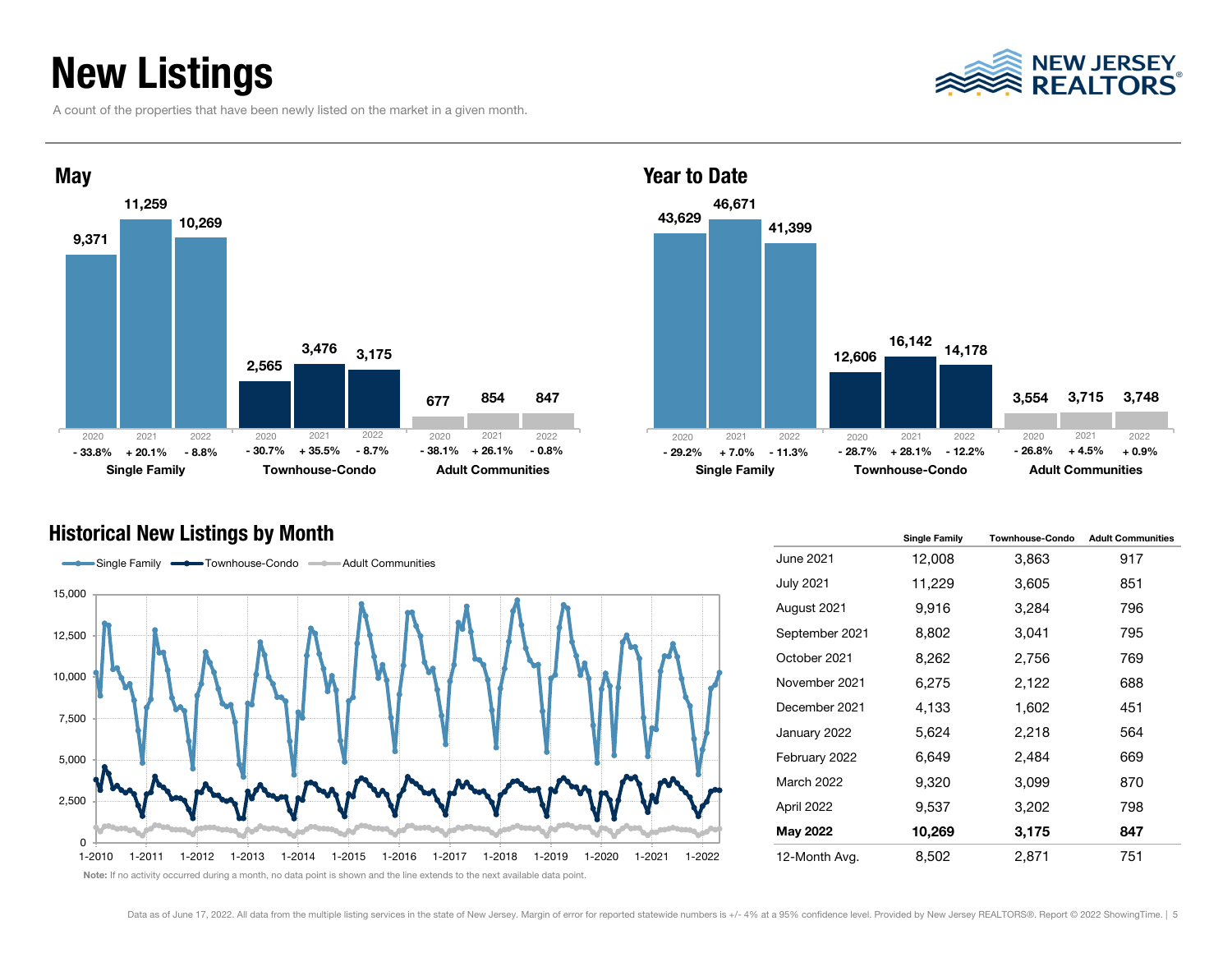### Pending Sales

A count of the properties on which offers have been accepted in a given month.



#### Historical Pending Sales by Month



30,321 8,019 2,592 36,965 12,522 3,362 31,430 10,867 3,132 Single Family **Townhouse-Condo** Adult Communities % +11.0% -10.4% -33.3% + 59.7% - 10.2% - 31.8% + 43.4% - 15.8% - 16.0% + 21.9% - 15.0% - 25.3% + 56.2% - 13.2% - 16.4% + 29.7% - 6.8% 2021 2022 2020 2021 2022 2020 2021 2022- 16.4%

|                  | <b>Single Family</b> | <b>Townhouse-Condo</b> | <b>Adult Communities</b> |
|------------------|----------------------|------------------------|--------------------------|
| June 2021        | 8,605                | 2,731                  | 787                      |
| <b>July 2021</b> | 8,177                | 2,555                  | 729                      |
| August 2021      | 8,221                | 2,646                  | 723                      |
| September 2021   | 7,206                | 2,371                  | 689                      |
| October 2021     | 7,477                | 2,497                  | 703                      |
| November 2021    | 6,554                | 2,117                  | 602                      |
| December 2021    | 5,287                | 1,775                  | 532                      |
| January 2022     | 4,829                | 1,860                  | 530                      |
| February 2022    | 5,326                | 1,841                  | 592                      |
| March 2022       | 7,111                | 2,552                  | 746                      |
| April 2022       | 6,753                | 2,257                  | 641                      |
| May 2022         | 7,411                | 2,357                  | 623                      |
| 12-Month Avg.    | 6,913                | 2,297                  | 658                      |

### **NEW JERSEY<br>REALTORS**

Year to Date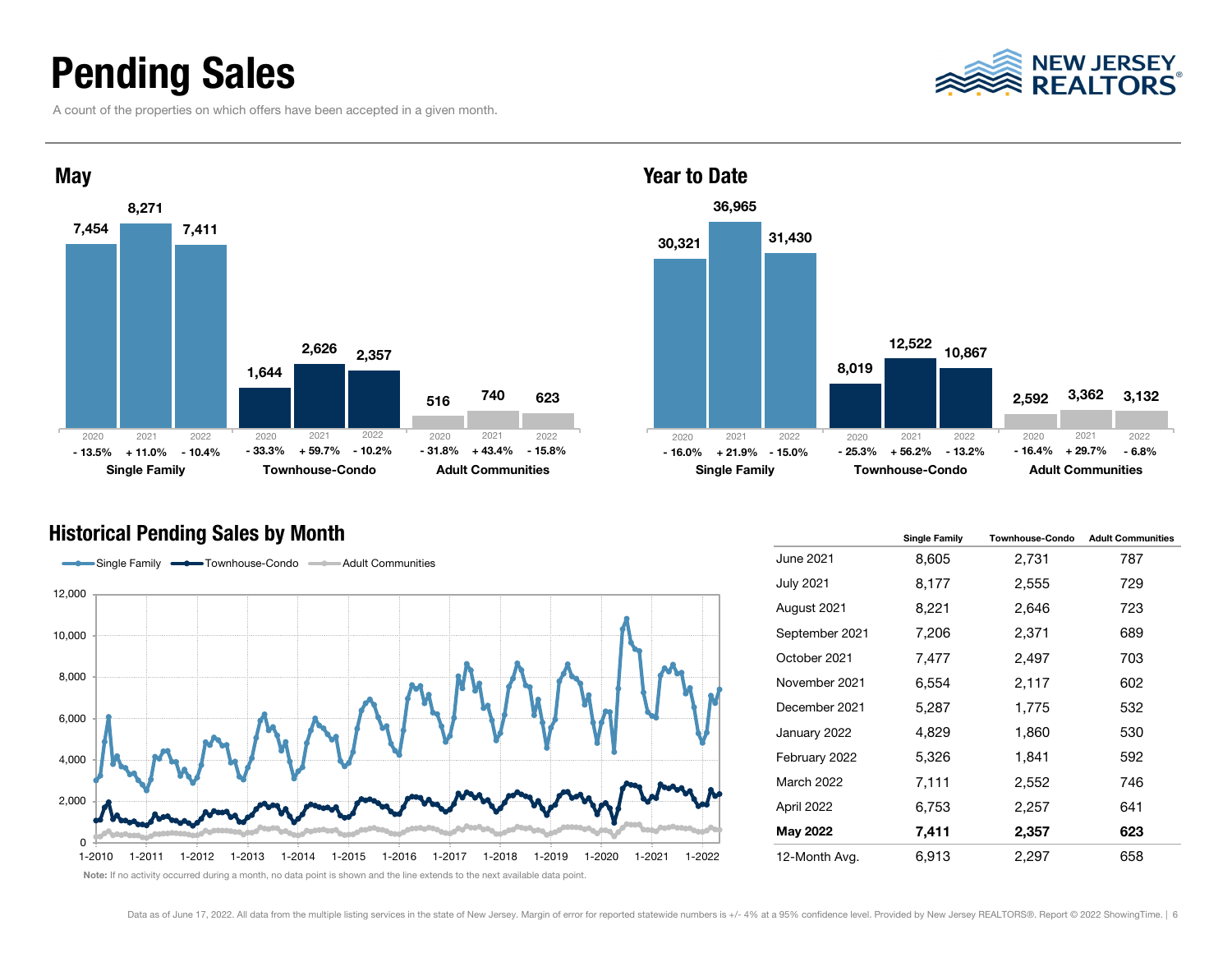### Closed Sales

A count of the actual sales that closed in a given month.





#### Historical Closed Sales by Month



27,006 7,790 2,579 32,916 11,115 9,933 3,095 28,320 2,989 Single Family **Townhouse-Condo** Adult Communities 2021 2022 2020 2021 2022 2020 2021 2022- 3.9%

|                   | <b>Single Family</b> | <b>Townhouse-Condo</b> | <b>Adult Communities</b> |
|-------------------|----------------------|------------------------|--------------------------|
| <b>June 2021</b>  | 9,292                | 2,852                  | 774                      |
| July 2021         | 8,799                | 2,749                  | 732                      |
| August 2021       | 8,922                | 2,768                  | 716                      |
| September 2021    | 7,853                | 2,517                  | 733                      |
| October 2021      | 7,668                | 2,583                  | 734                      |
| November 2021     | 7,301                | 2,410                  | 651                      |
| December 2021     | 7,655                | 2,394                  | 732                      |
| January 2022      | 5,643                | 1,892                  | 542                      |
| February 2022     | 4,601                | 1,559                  | 463                      |
| <b>March 2022</b> | 5,757                | 2,088                  | 674                      |
| April 2022        | 5,889                | 2,088                  | 670                      |
| May 2022          | 6,430                | 2,306                  | 640                      |
| 12-Month Avg.     | 7,151                | 2,351                  | 672                      |

Note: If no activity occurred during a month, no data point is shown and the line extends to the next available data point.

Year to Date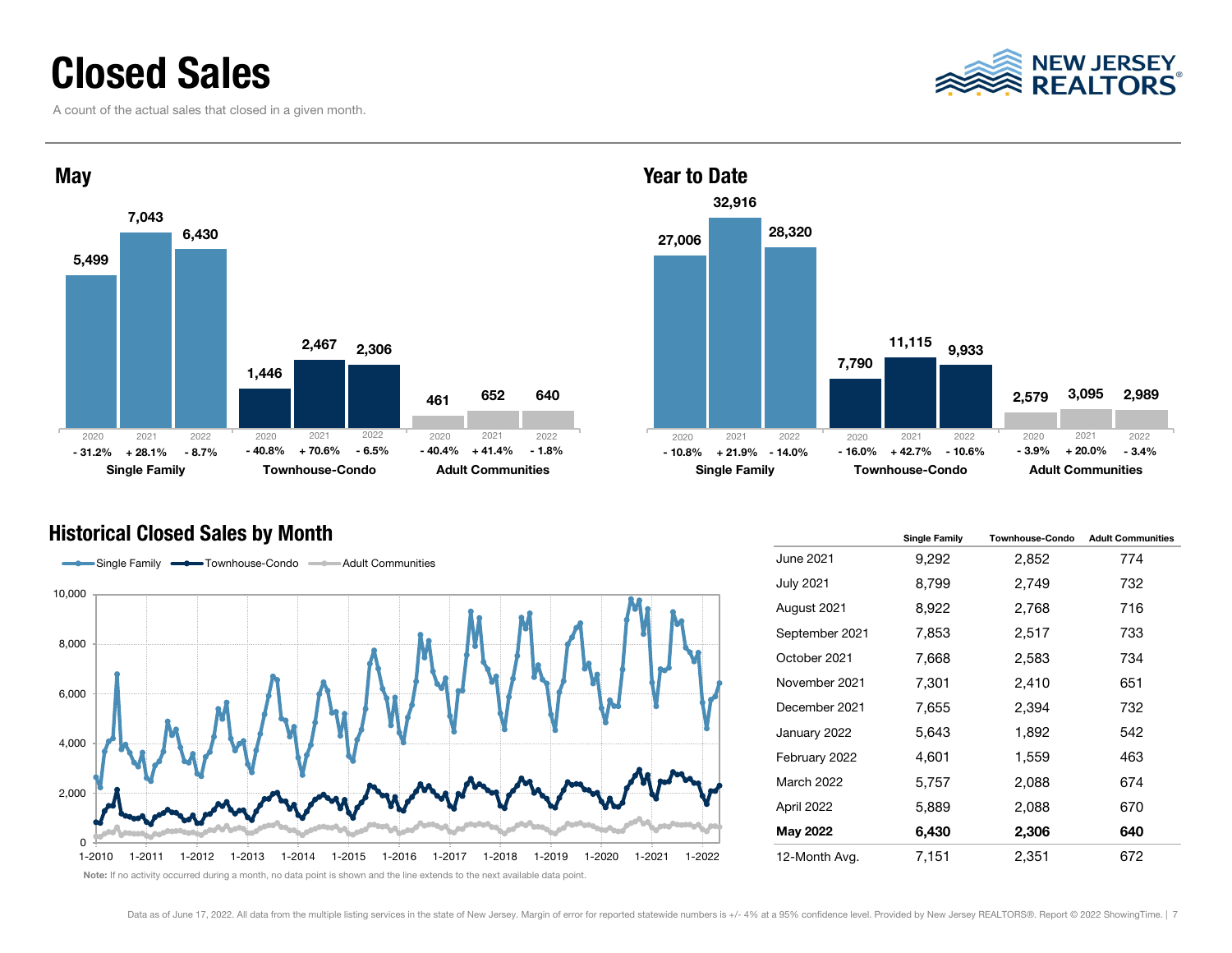### Median Sales Price



Point at which half of the sales sold for more and half sold for less, not accounting for seller concessions, in a given month.



#### Year to Date



#### Historical Median Sales Price by Month



|                  | <b>Single Family</b> | <b>Townhouse-Condo</b> | <b>Adult Communities</b> |
|------------------|----------------------|------------------------|--------------------------|
| June 2021        | \$455,000            | \$315,000              | \$290,000                |
| <b>July 2021</b> | \$460,000            | \$313,000              | \$280,000                |
| August 2021      | \$460,000            | \$315,000              | \$290,000                |
| September 2021   | \$440,000            | \$310,000              | \$300,000                |
| October 2021     | \$440,000            | \$305,000              | \$299,900                |
| November 2021    | \$439,000            | \$315,000              | \$300,000                |
| December 2021    | \$440,000            | \$317,500              | \$290,000                |
| January 2022     | \$440,000            | \$320,000              | \$285,000                |
| February 2022    | \$430,000            | \$310,000              | \$275,000                |
| March 2022       | \$440,000            | \$332,250              | \$310,000                |
| April 2022       | \$460,000            | \$349,725              | \$303,500                |
| May 2022         | \$490,000            | \$349,000              | \$325,000                |
| 12-Month Med.*   | \$450,000            | \$320,000              | \$299,000                |

\* Median Sales Price for all properties from June 2021 through May 2022. This is not the average of the individual figures above.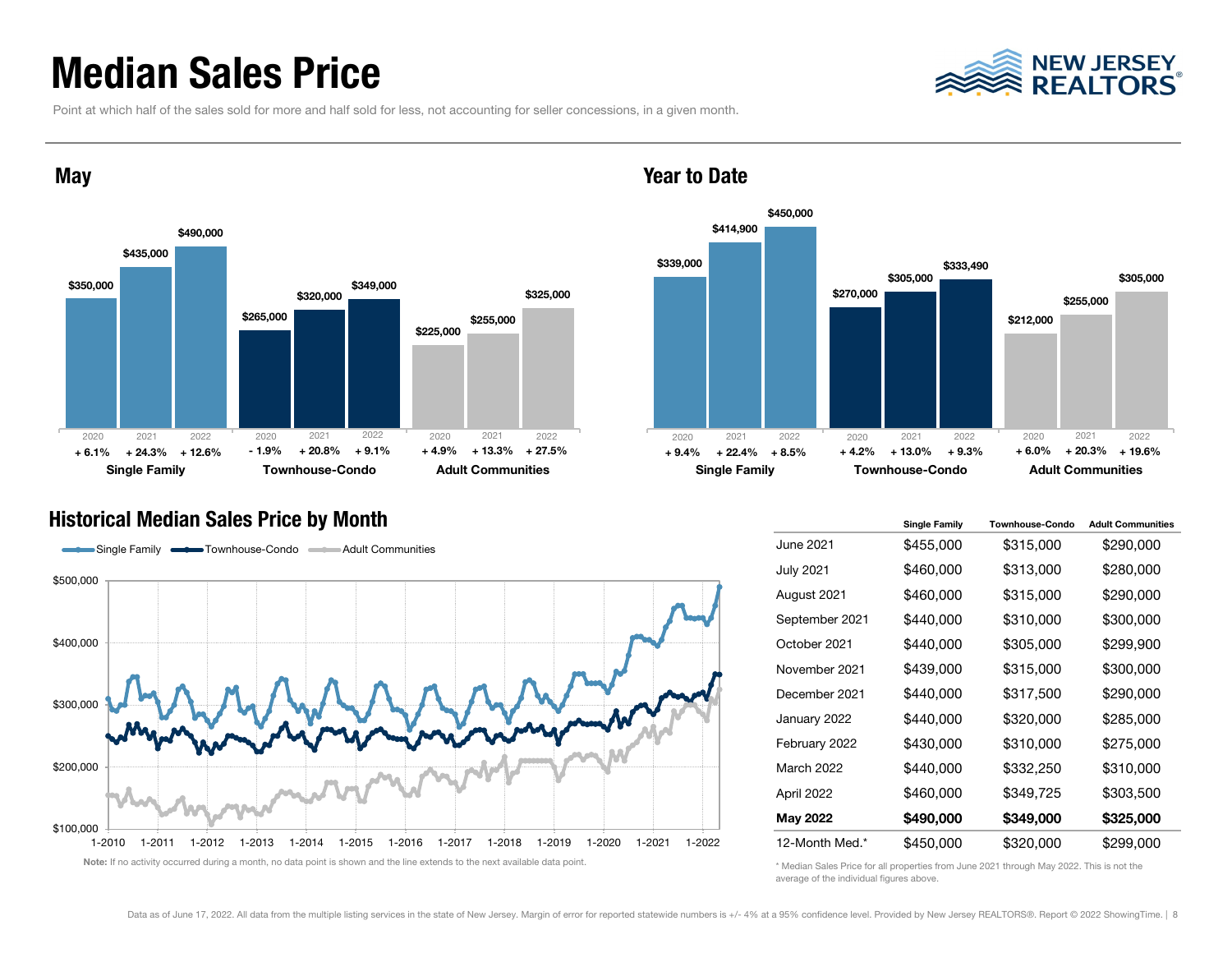### Average Sales Price

Average sales price for all closed sales, not accounting for seller concessions, in a given month.





#### Year to Date



#### Historical Average Sales Price by Month



|                  | <b>Single Family</b> | <b>Townhouse-Condo</b> | <b>Adult Communities</b> |
|------------------|----------------------|------------------------|--------------------------|
| June 2021        | \$574,900            | \$409,338              | \$315,376                |
| <b>July 2021</b> | \$567,011            | \$397,219              | \$315,236                |
| August 2021      | \$563,054            | \$389,917              | \$322,201                |
| September 2021   | \$552,490            | \$397,192              | \$336,419                |
| October 2021     | \$540,599            | \$386,961              | \$326,655                |
| November 2021    | \$543,176            | \$399,530              | \$328,368                |
| December 2021    | \$552,188            | \$406,625              | \$323,025                |
| January 2022     | \$549,640            | \$415,658              | \$310,770                |
| February 2022    | \$531,424            | \$398,250              | \$303,163                |
| March 2022       | \$560,867            | \$431,262              | \$330,541                |
| April 2022       | \$582,725            | \$444,612              | \$324,931                |
| May 2022         | \$621,816            | \$448,288              | \$350,175                |
| 12-Month Avg.*   | \$562,138            | \$409,278              | \$324,470                |

\* Avg. Sales Price for all properties from June 2021 through May 2022. This is not the average of the individual figures above.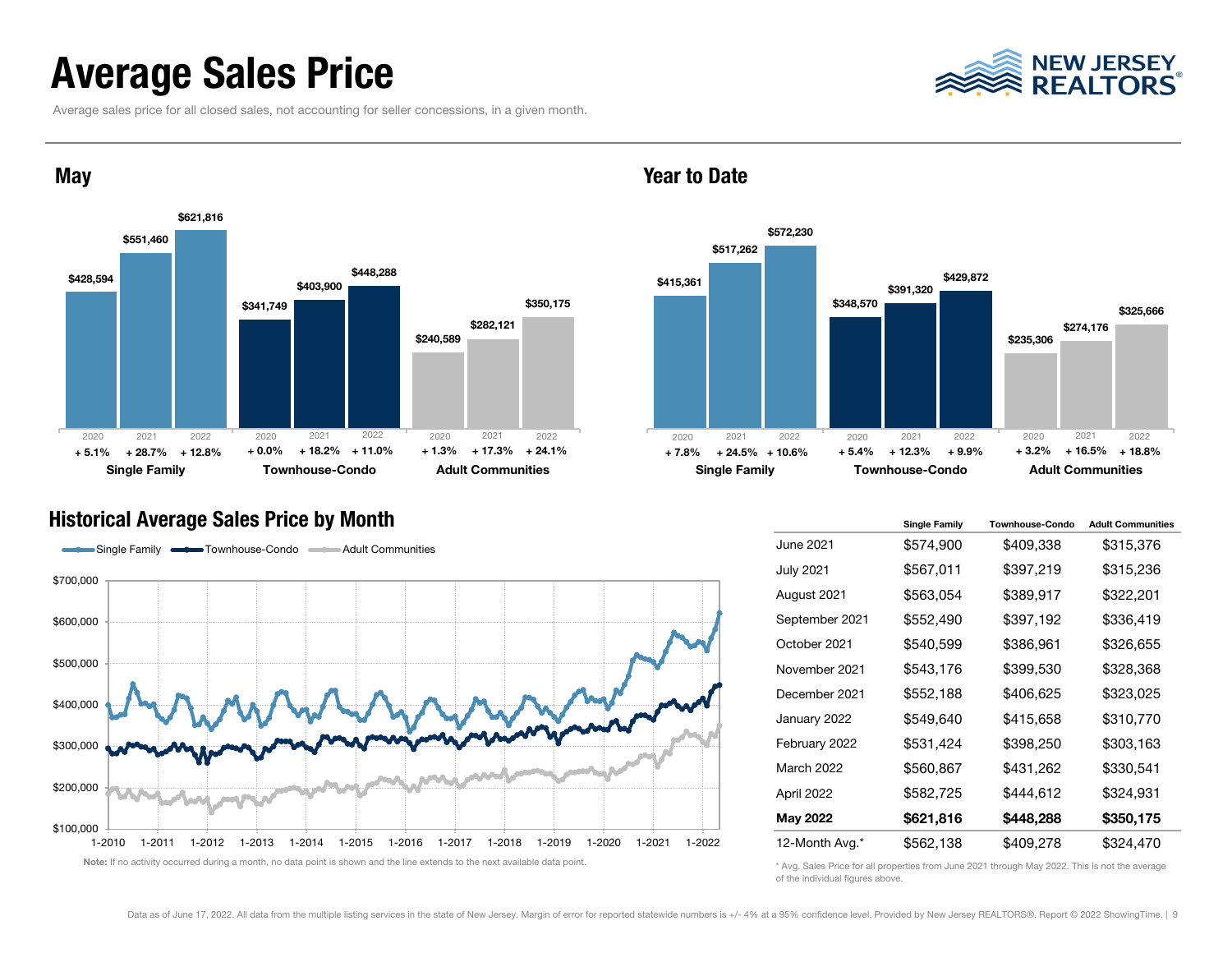### Percent of List Price Received



Percentage found when dividing a property's sales price by its most recent list price, then taking the average for all properties sold in a given month, not accounting for seller concessions.



#### Year to Date



#### Historical Percent of List Price Received by Month



|                  | <b>Single Family</b> | Townhouse-Condo | <b>Adult Communities</b> |
|------------------|----------------------|-----------------|--------------------------|
| June 2021        | 103.2%               | 100.9%          | 102.3%                   |
| <b>July 2021</b> | 103.1%               | 100.8%          | 102.2%                   |
| August 2021      | 102.8%               | 100.7%          | 101.7%                   |
| September 2021   | 102.2%               | 100.2%          | 102.1%                   |
| October 2021     | 101.5%               | 100.0%          | 101.8%                   |
| November 2021    | 101.3%               | 99.9%           | 101.6%                   |
| December 2021    | 101.3%               | 99.9%           | 100.8%                   |
| January 2022     | 101.3%               | 100.1%          | 101.5%                   |
| February 2022    | 101.3%               | 100.3%          | 100.8%                   |
| March 2022       | 102.7%               | 101.3%          | 101.5%                   |
| April 2022       | 104.2%               | 102.2%          | 102.5%                   |
| May 2022         | 104.9%               | 102.8%          | 102.8%                   |
| 12-Month Avg.*   | 102.5%               | 100.7%          | 101.8%                   |

\* Pct. of List Price Received for all properties from June 2021 through May 2022. This is not the average of the individual figures above.

#### **May**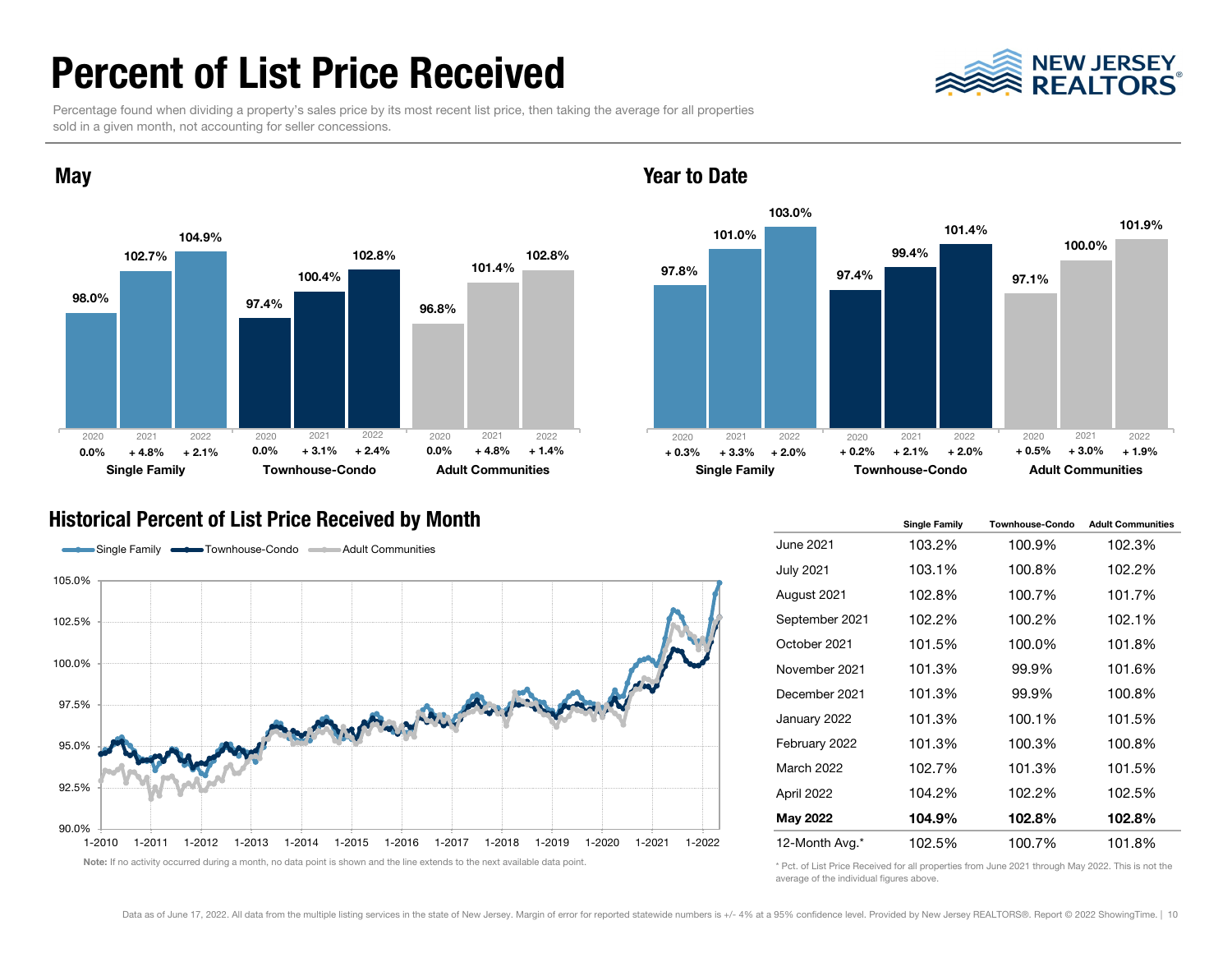### Days on Market Until Sale

Average number of days between when a property is listed and when an offer is accepted in a given month.





#### Year to Date



#### Historical Days on Market Until Sale by Month



|                | <b>Single Family</b> | <b>Townhouse-Condo</b> | <b>Adult Communities</b> |
|----------------|----------------------|------------------------|--------------------------|
| June 2021      | 30                   | 37                     | 28                       |
| July 2021      | 28                   | 34                     | 29                       |
| August 2021    | 29                   | 35                     | 28                       |
| September 2021 | 30                   | 35                     | 29                       |
| October 2021   | 34                   | 37                     | 27                       |
| November 2021  | 36                   | 38                     | 29                       |
| December 2021  | 38                   | 43                     | 30                       |
| January 2022   | 40                   | 43                     | 34                       |
| February 2022  | 46                   | 48                     | 39                       |
| March 2022     | 39                   | 40                     | 35                       |
| April 2022     | 32                   | 36                     | 30                       |
| May 2022       | 28                   | 30                     | 25                       |
| 12-Month Avg.* | 33                   | 37                     | 30                       |

\* Days on Market for all properties from June 2021 through May 2022. This is not the average of the individual figures above.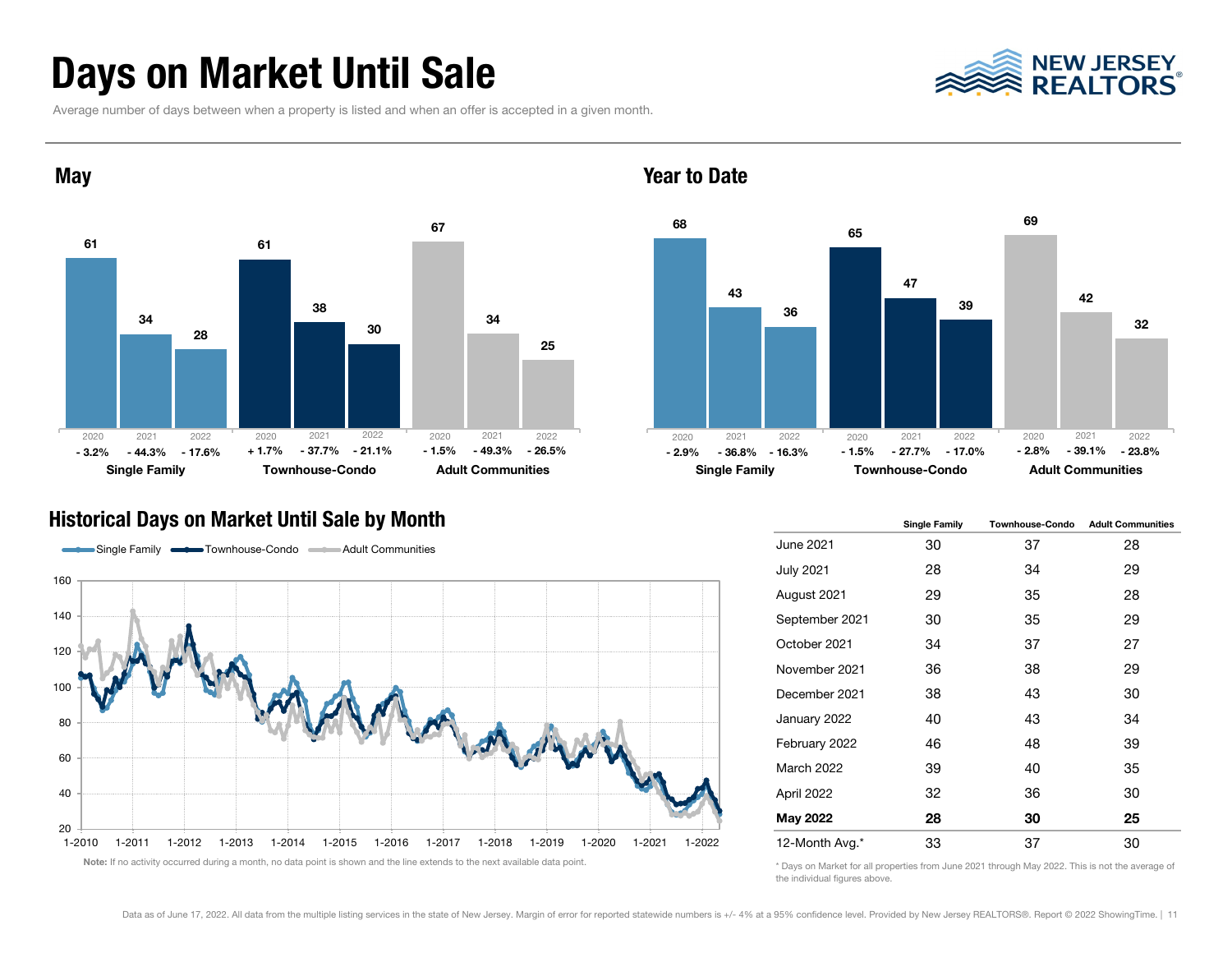## Housing Affordability Index

**May** 



This index measures housing affordability for the region. For example, an index of 120 means the median household income is 120% of what is necessary to qualify for the median-priced home under prevailing interest rates. A higher number means greater affordability.



### Year to Date



#### Historical Housing Affordability Index by Month



|                  | <b>Single Family</b> | <b>Townhouse-Condo</b> | <b>Adult Communities</b> |  |
|------------------|----------------------|------------------------|--------------------------|--|
| June 2021        | 122                  | 176                    | 194                      |  |
| <b>July 2021</b> | 122                  | 179                    | 203                      |  |
| August 2021      | 119                  | 174                    | 192                      |  |
| September 2021   | 124                  | 175                    | 184                      |  |
| October 2021     | 124                  | 178                    | 184                      |  |
| November 2021    | 127                  | 177                    | 189                      |  |
| December 2021    | 121                  | 167                    | 186                      |  |
| January 2022     | 117                  | 161                    | 183                      |  |
| February 2022    | 118                  | 164                    | 188                      |  |
| March 2022       | 105                  | 139                    | 152                      |  |
| April 2022       | 94                   | 123                    | 144                      |  |
| May 2022         | 88                   | 123                    | 135                      |  |
| 12-Month Avg.*   | 115                  | 161                    | 178                      |  |

\* Affordability Index for all properties from June 2021 through May 2022. This is not the average of the individual figures above.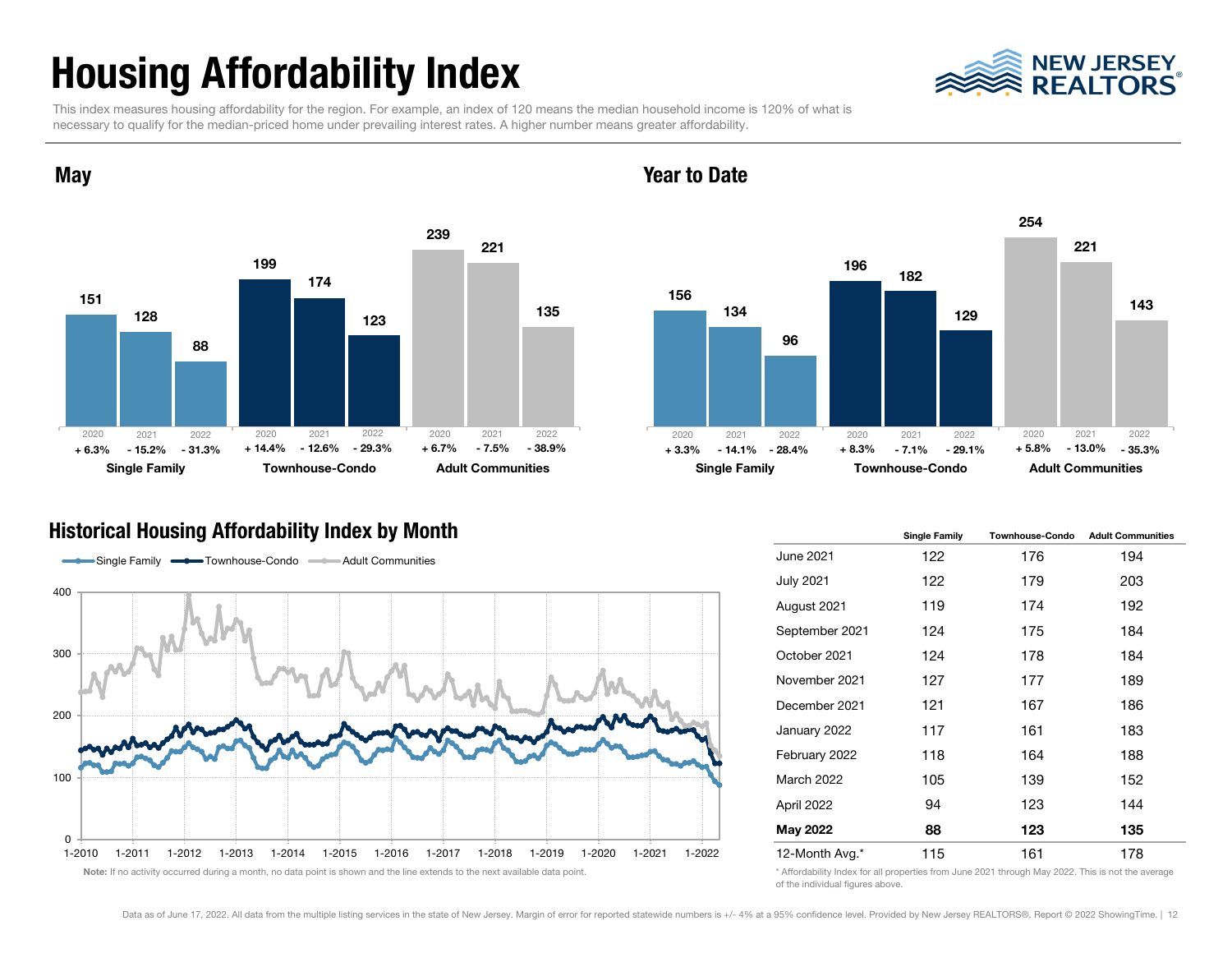### Inventory of Homes for Sale

NEW JERSEY<br>REALTORS

The number of properties available for sale in active status at the end of a given month.



#### Historical Inventory of Homes for Sale by Month



|                   | <b>Single Family</b> | <b>Townhouse-Condo</b> | <b>Adult Communities</b> |  |  |
|-------------------|----------------------|------------------------|--------------------------|--|--|
| June 2021         | 21,969               | 7,611                  | 1,239                    |  |  |
| <b>July 2021</b>  | 22,991               | 7,871                  | 1,287                    |  |  |
| August 2021       | 22,596               | 7,714                  | 1,275                    |  |  |
| September 2021    | 21,883               | 7,539                  | 1,263                    |  |  |
| October 2021      | 20,343               | 6,983                  | 1,227                    |  |  |
| November 2021     | 18,074               | 6,309                  | 1,224                    |  |  |
| December 2021     | 14,705               | 5,313                  | 1,050                    |  |  |
| January 2022      | 13,829               | 5,049                  | 1,010                    |  |  |
| February 2022     | 13,749               | 5,202                  | 1,025                    |  |  |
| <b>March 2022</b> | 14,241               | 5,122                  | 1,064                    |  |  |
| April 2022        | 15,366               | 5,442                  | 1,142                    |  |  |
| May 2022          | 16,300               | 5,545                  | 1,271                    |  |  |
| 12-Month Avg.     | 18,004               | 6,308                  | 1,173                    |  |  |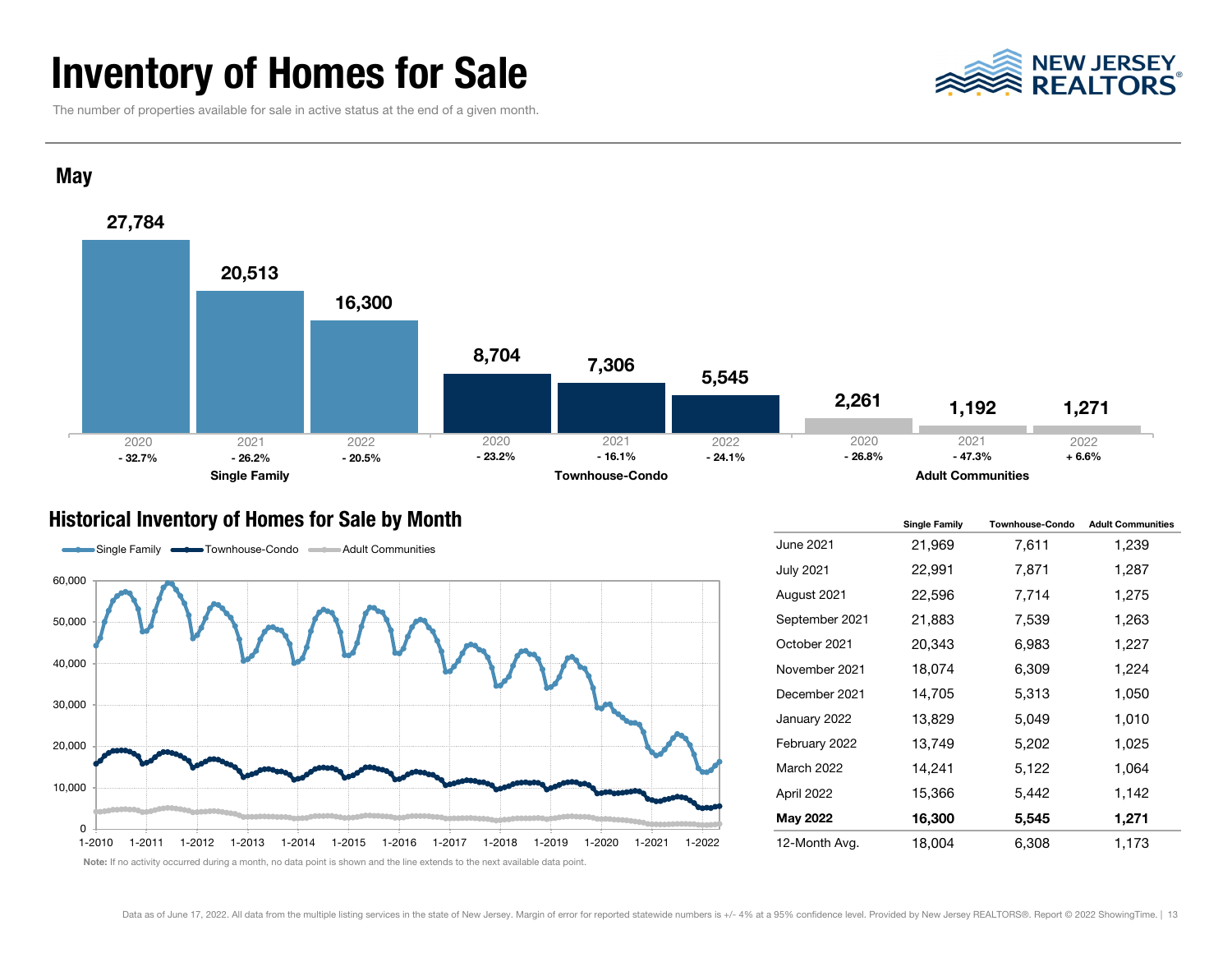### Months Supply of Inventory



The inventory of homes for sale at the end of a given month, divided by the average monthly pending sales from the last 12 months.



#### Historical Months Supply of Inventory by Month



|                   | <b>Single Family</b> | <b>Townhouse-Condo</b> | <b>Adult Communities</b> |  |  |  |
|-------------------|----------------------|------------------------|--------------------------|--|--|--|
| June 2021         | 2.7                  | 3.0                    | 1.7                      |  |  |  |
| July 2021         | 2.9                  | 3.1                    | 1.8                      |  |  |  |
| August 2021       | 2.9                  | 3.1                    | 1.8                      |  |  |  |
| September 2021    | 2.9                  | 3.1                    | 1.8                      |  |  |  |
| October 2021      | 2.7                  | 2.8                    | 1.8                      |  |  |  |
| November 2021     | 2.4                  | 2.6                    | 1.8                      |  |  |  |
| December 2021     | 2.0                  | 2.2                    | 1.6                      |  |  |  |
| January 2022      | 1.9                  | 2.1                    | 1.5                      |  |  |  |
| February 2022     | 1.9                  | 2.2                    | 1.5                      |  |  |  |
| <b>March 2022</b> | 2.0                  | 2.2                    | 1.6                      |  |  |  |
| April 2022        | 2.2                  | 2.3                    | 1.7                      |  |  |  |
| May 2022          | 2.4                  | 2.4                    | 1.9                      |  |  |  |
| 12-Month Avg.*    | 2.4                  | 2.6                    | 1.7                      |  |  |  |

\* Months Supply for all properties from June 2021 through May 2022. This is not the average of the individual figures above.